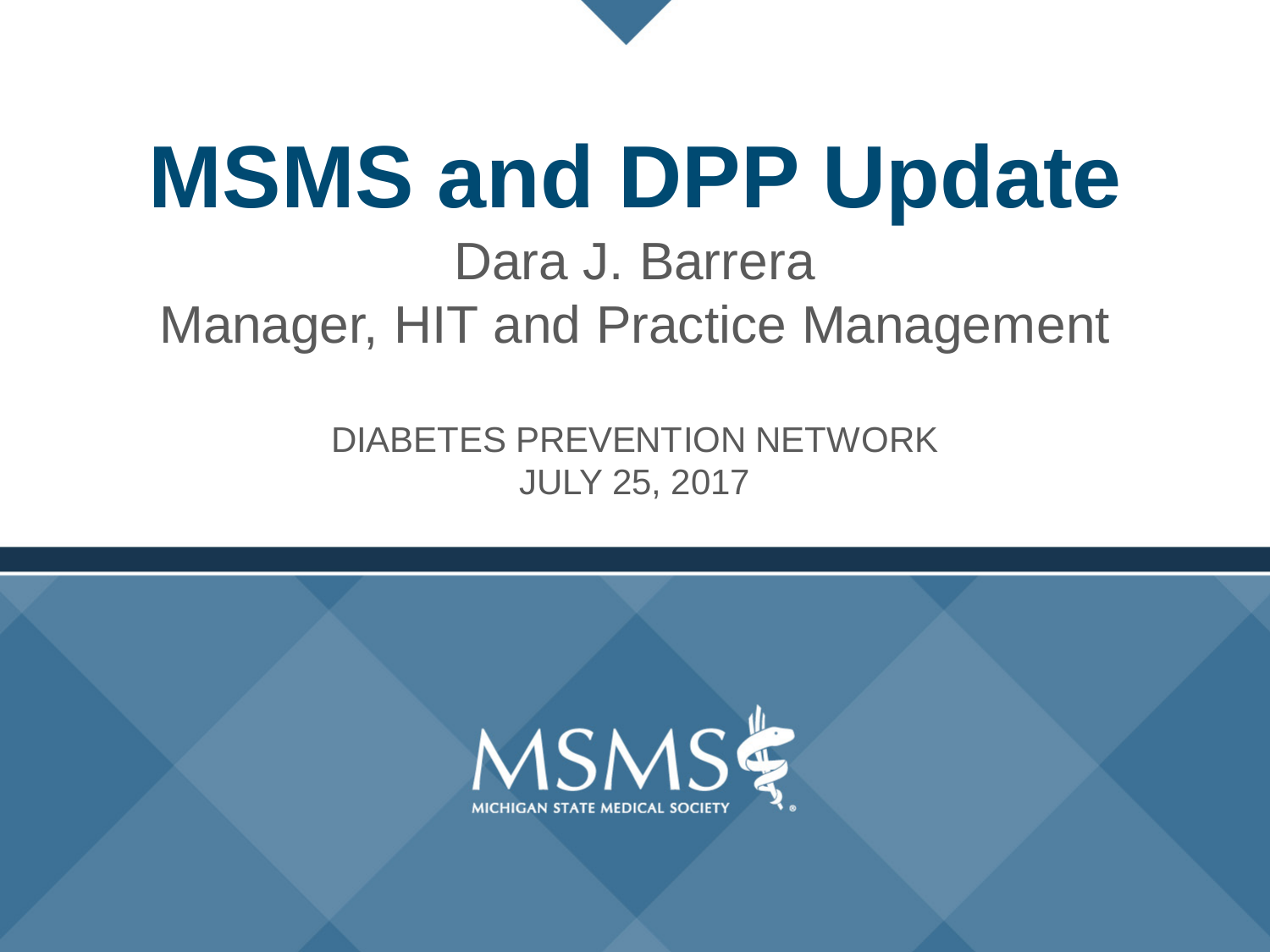#### **Our Tasks**

### **Our Tasks**

- Identify and work with Physician Organizations on beginning a pilot program for DPP
- **Create Educational Opportunities**
- Assess the AMA Prevent Diabetes STAT Toolkit
- Work with Payers across the state to increase DPP coverage

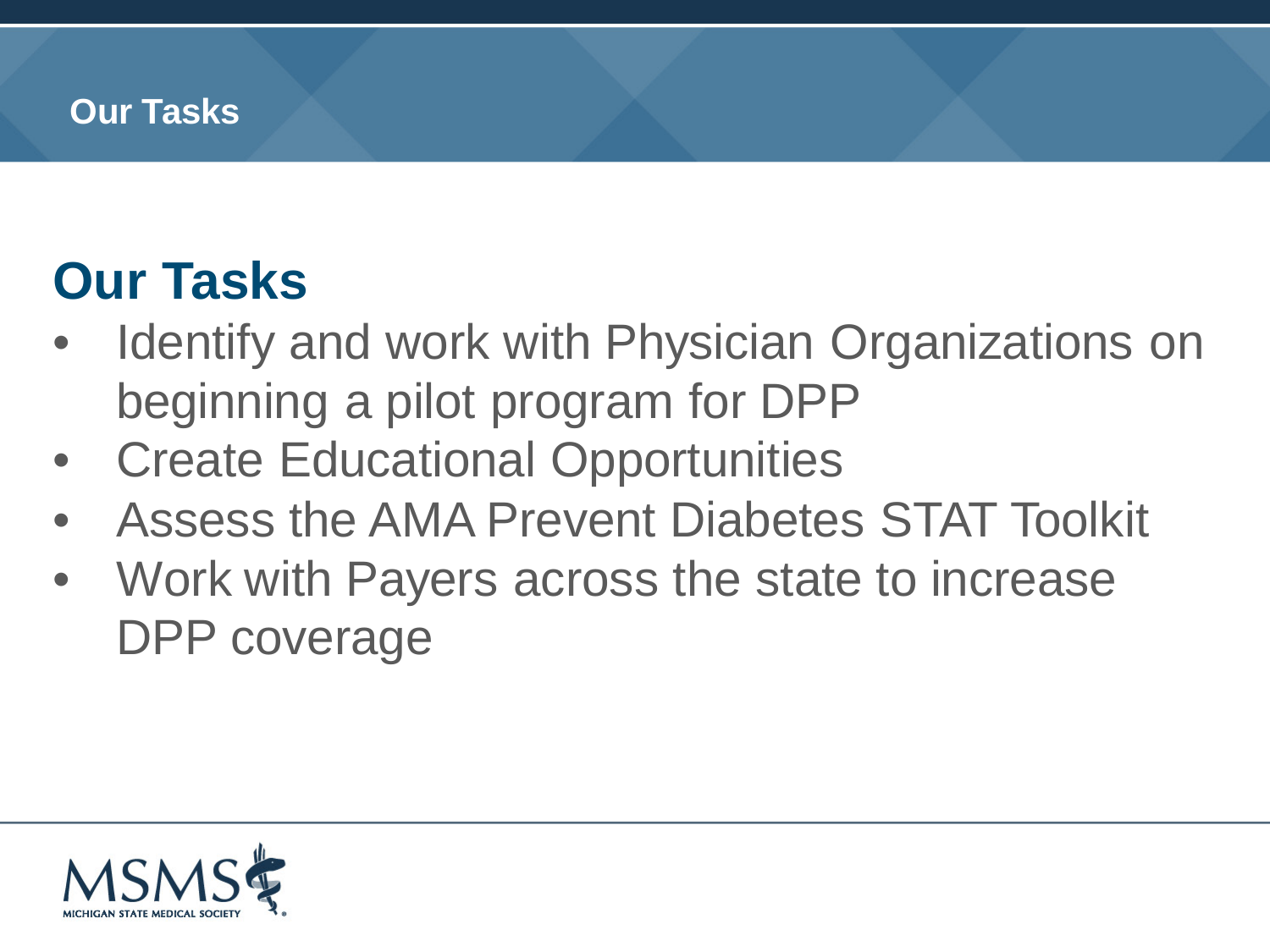# **Task #1 PO Engagement**

- Worked through MSMS Council of PO Executives
- **Presented at quarterly meeting**
- Held a series of calls with interested groups and AMA
- Helped customize the approach for each group
- Follow up calls with each group and AMA to gage progress – assist - troubleshoot

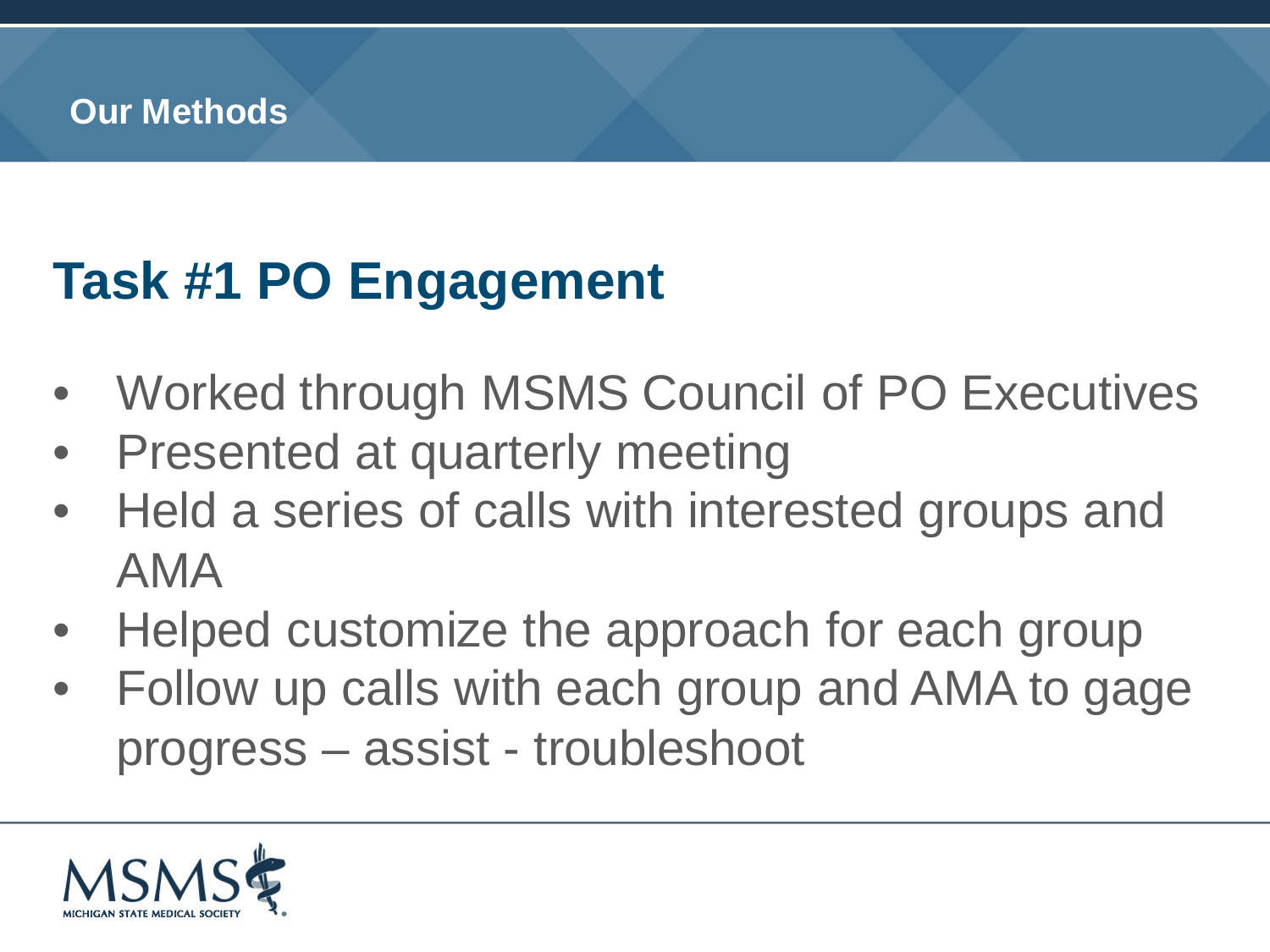# **Task #1 PO Engagement**

#### Western Wayne Physicians

- Group practice in Eastern MI.
- 2 practice employees were trained as DPP coaches
	- Receptionist and Medical Assistant
- First DPP class started has maintained almost 100% attendance
- Submitted an application to CDC to be a recognized DPP

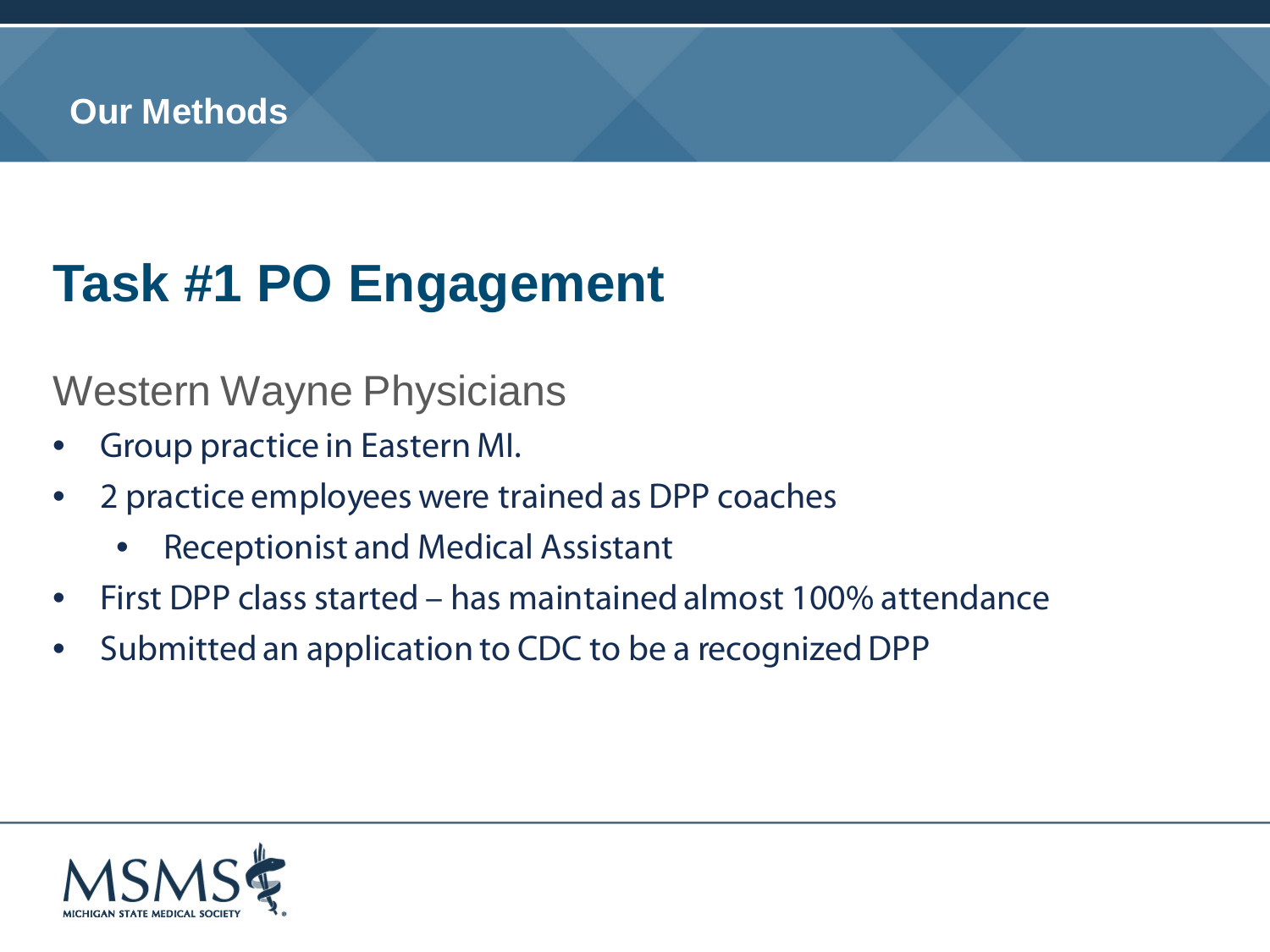# **Task #1 PO Engagement**

Northern Physicians Organization

- Large Physician Organization in Northern MI.
- 2 NPO employees were trained as DPP coaches
- First DPP class started September 29 now into their 3rd cohort.
	- Very high attendance rates
- Submitted an application to CDC to be a recognized DPP

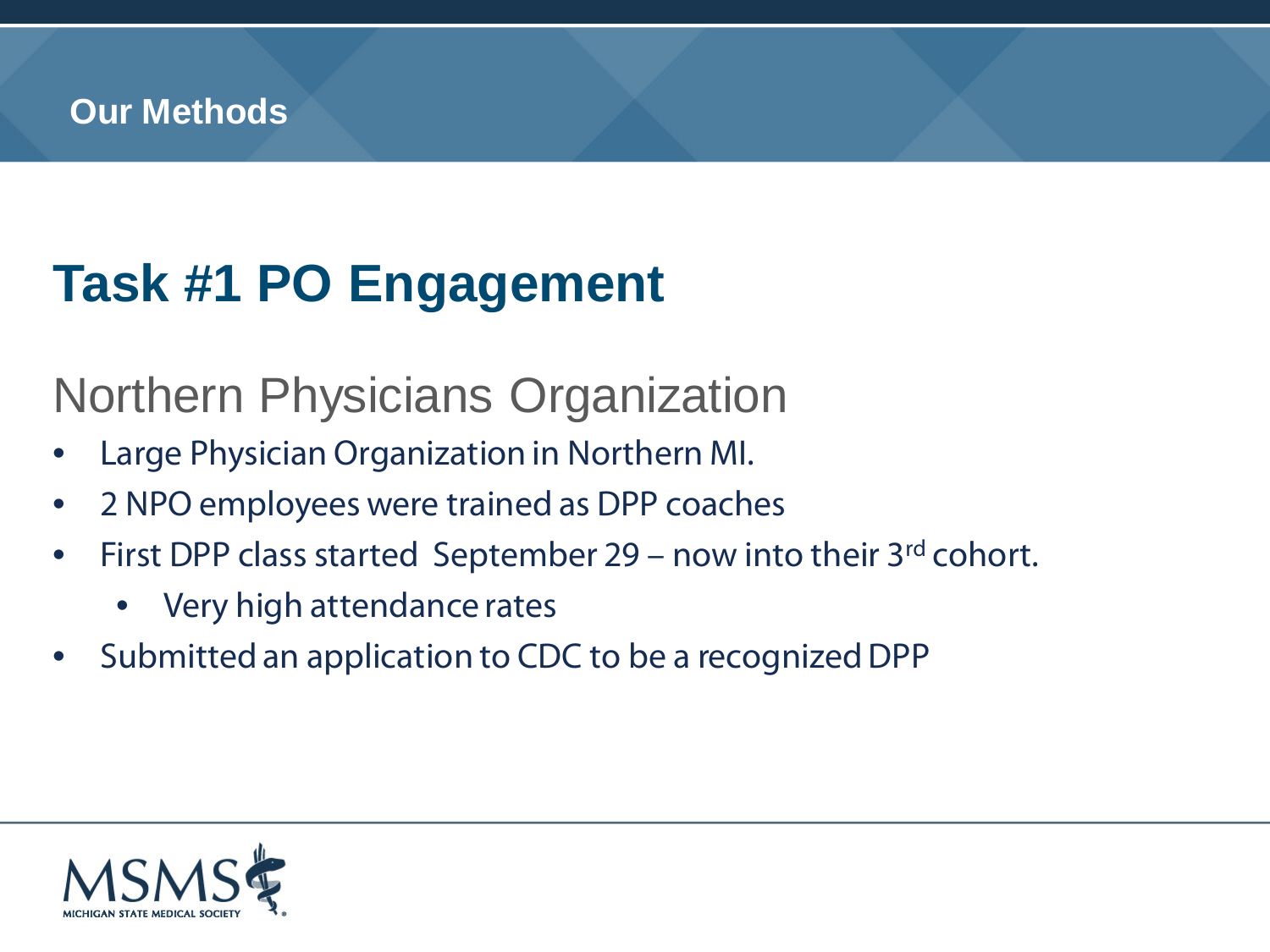# **Task #1 PO Engagement**

### Answer Health

- Large Physician Organization in Western MI.
- Working with all outside DPP Providers
	- YMCA, NKF, MSU Extension
	- **Priority Health**
- Finalizing screen/test/referral/follow-up process
- Secure messaging service through GL-HC

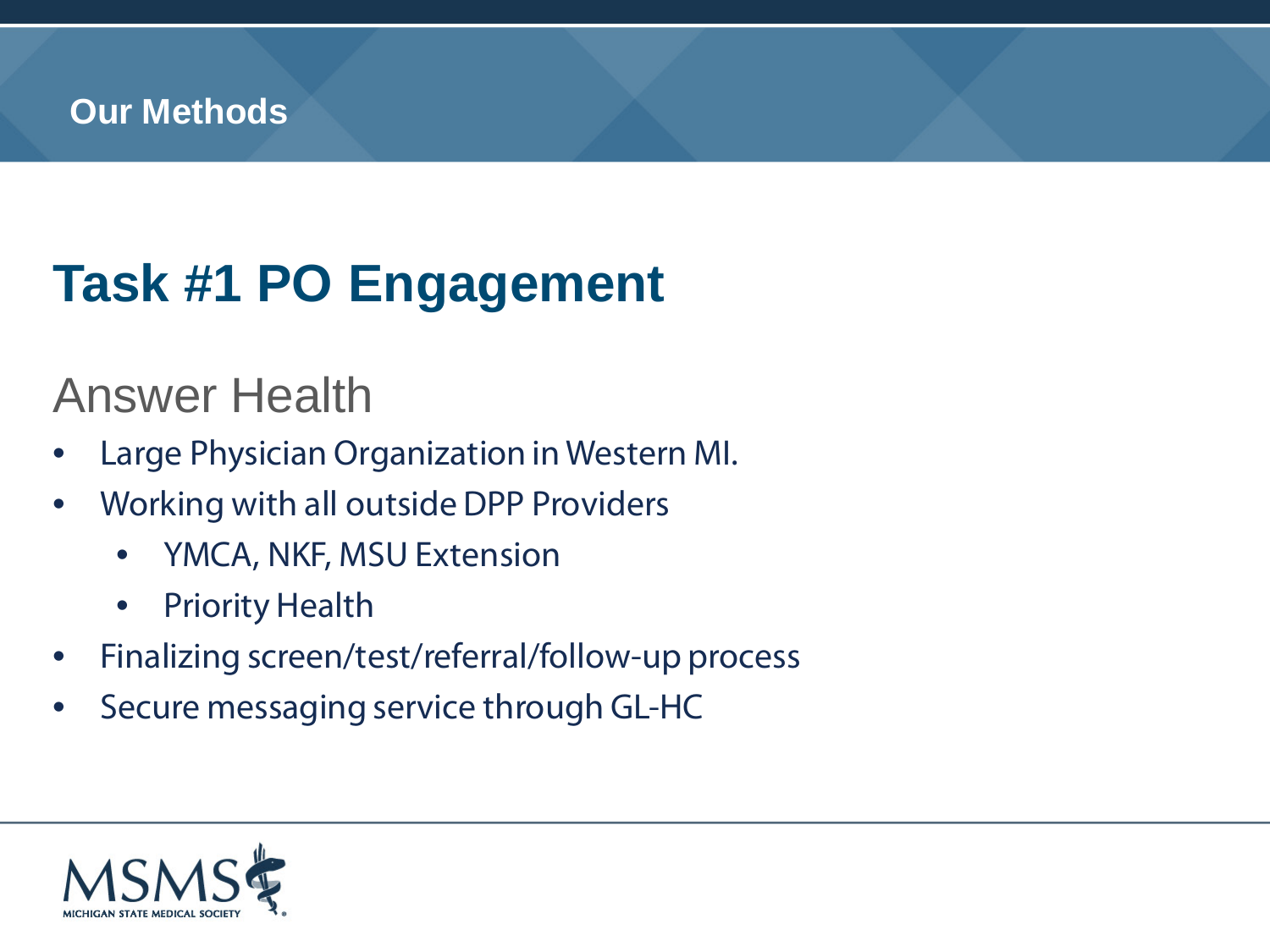### **Task #2 Create Educational Opportunities**

- Coordinate with MSMS Education for speaking opportunities.
- Spring Scientific meeting, HOD, Annual Scientific **Meeting**
- Recorded Webinar
- Information in Medigram (weekly e-newsletter)

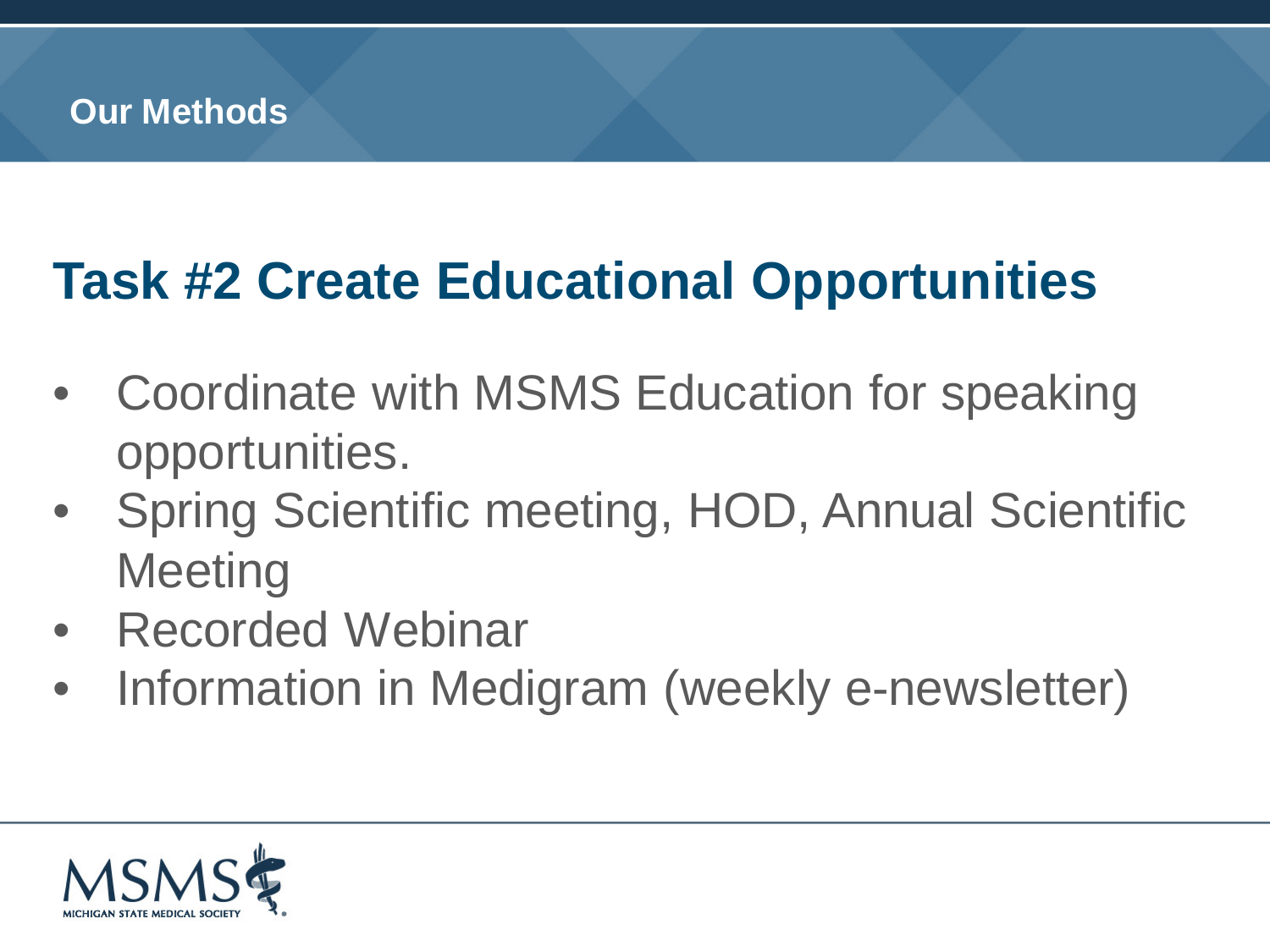# **Task #3 Asses the AMA Prevent Diabetes STAT Toolkit**

- Created a survey to send out to different groups.
- Presented the tool kit to the MSMS Health Care Quality, Economics and Education Committee (HCQE2) and requested feedback via survey
- Sent survey out to PO Executive Council members

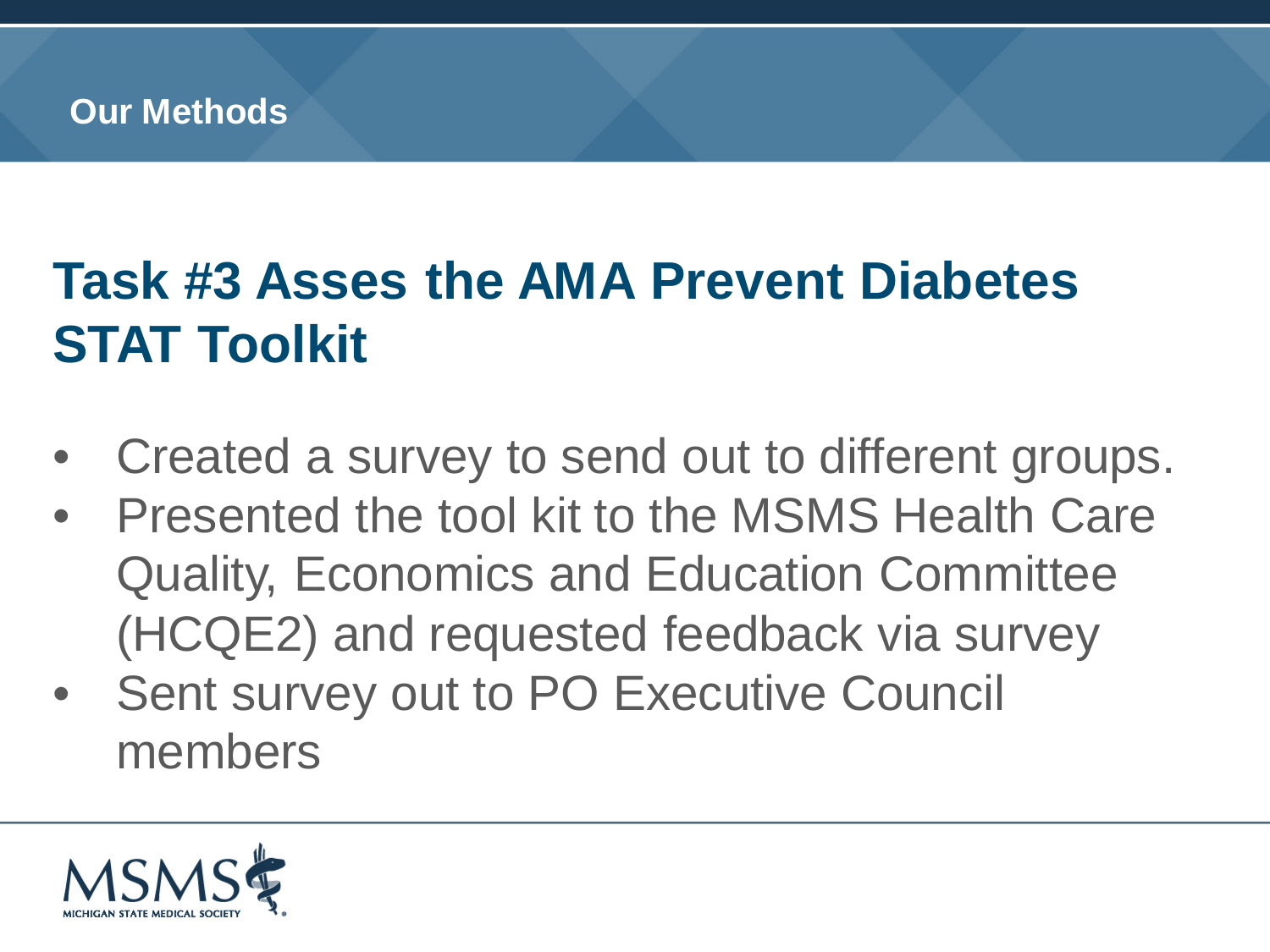### **Task #4 Payer Awareness**

- Used relationships and standing meetings with payers from across state to discuss:
	- DPP benefits and opportunities for coverage
	- Opportunities for DPP to be included in incentive models
- Worked with contacts at BCBSM to arrange presentation at the BCBSM PGIP Quarterly **Meeting**

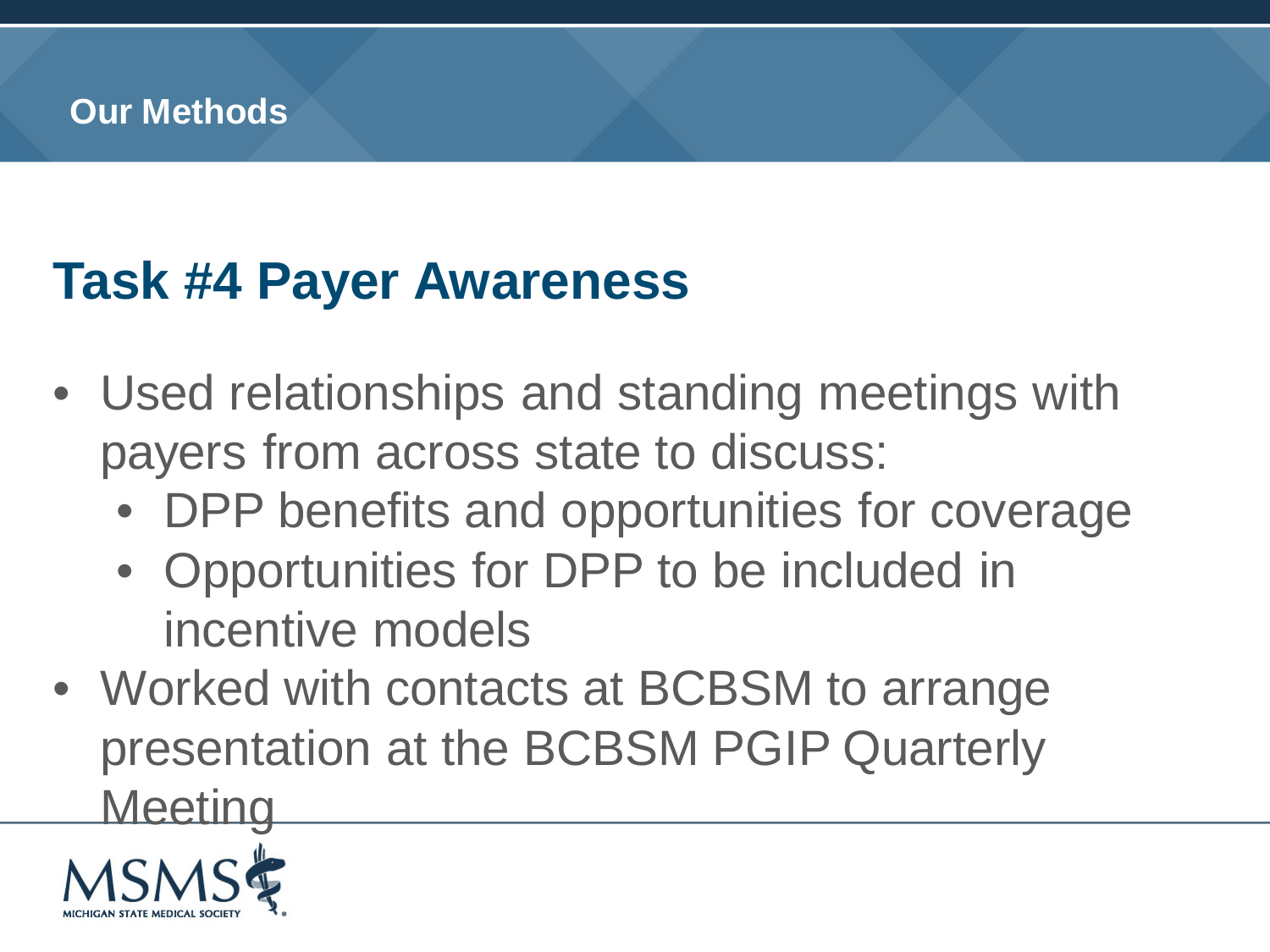#### **Our Results**

### **Achievements**

- Multiple PO groups in different stages of pilot projects
- Presentations to over 500 physicians
	- Spring Scientific, Annual Scientific, HOD, Board of Directors, Executive Council of POs, HCQE2, Health Care Delivery Committee, Third Party Payer Committee, Recorded Webinar
- Ongoing discussions with largest payer in the state (BCBSM) about adding DPP to multiple incentive programs

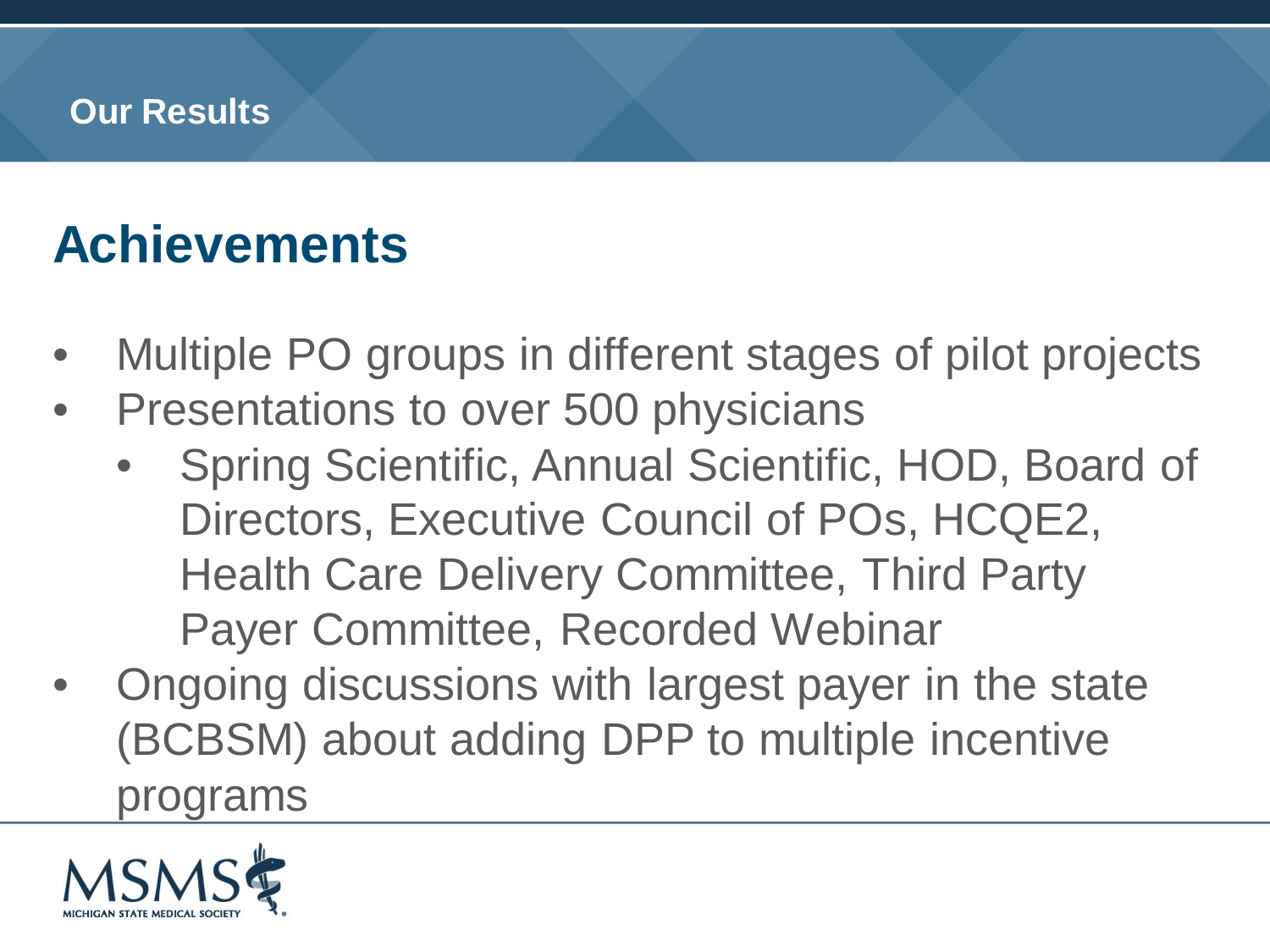#### **Our Challenges**

### **Roadblocks**

- Long "sale cycle"
- Competing priorities for PO groups
- Lack of payer coverage
- "One Size" doesn't fit all
- No set marketing plan

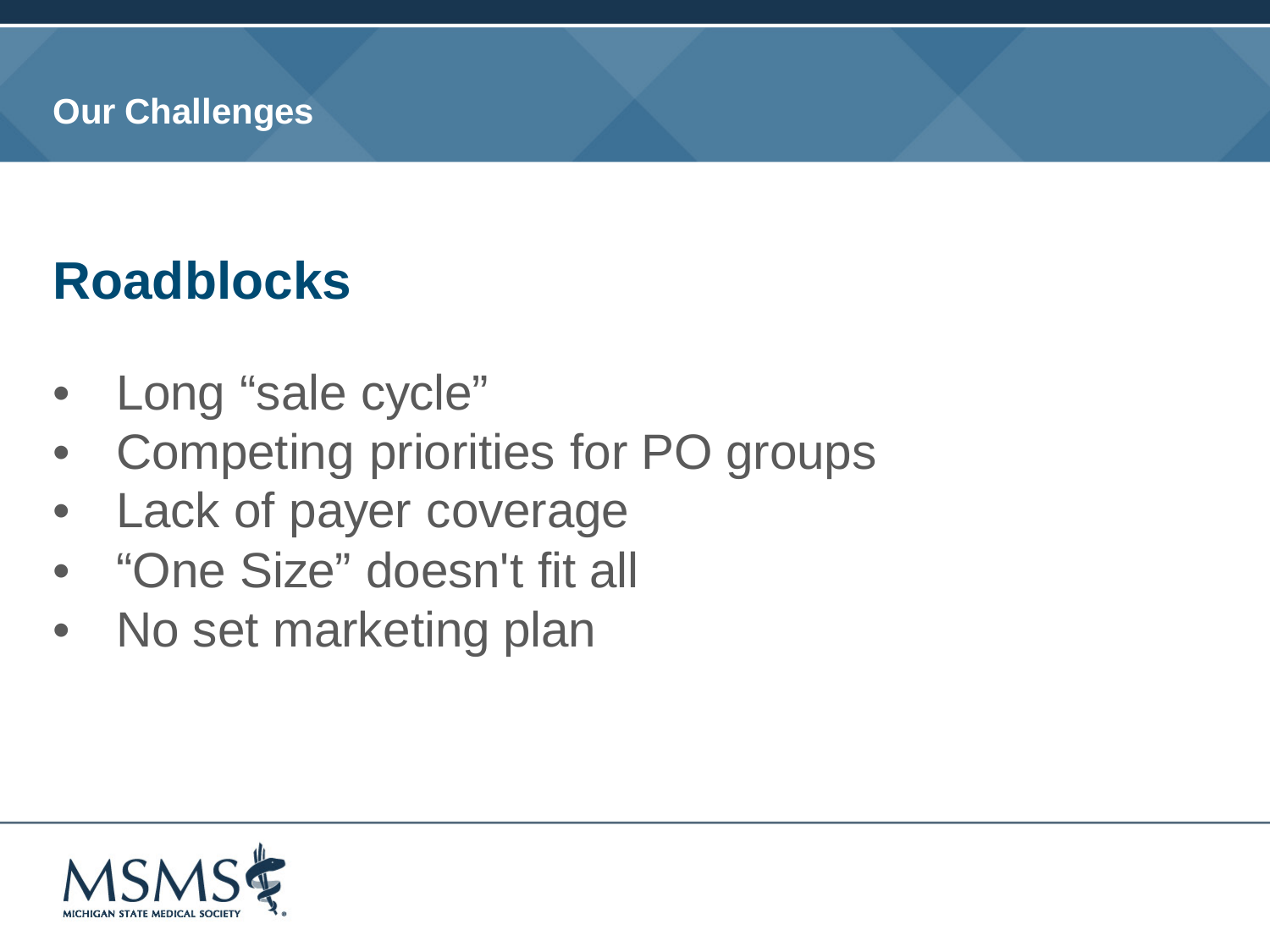#### **Our Solutions**

### **Moving Forward**

- Continued with messaging to PO groups
- Coming Soon Medicare Payment!
- Marketing plan with the AMA being executed
- Engaged physicians and staff at meetings
	- Medical directors
	- Care Managers
	- PO staff